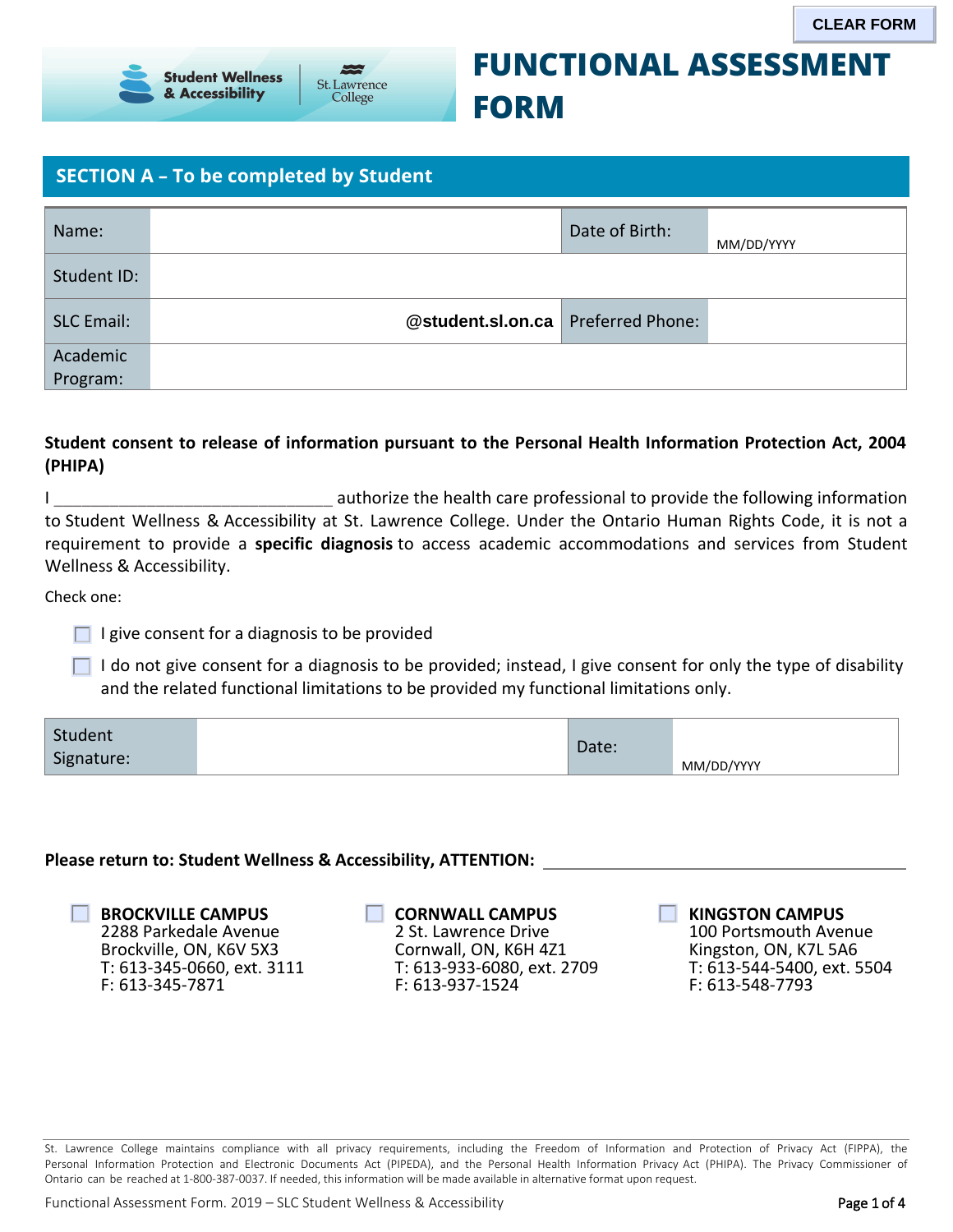#### **SECTION B – To be completed by Regulated Health Professional\***

\* Regulated Health Professional "RHP" is as defined under the Accessibility for Ontarians with Disabilities Act, Integrated Accessibility Standards, Part IV.2, Section 4(b) ("AODA")

| Select one option below:                                                                                                                                         |
|------------------------------------------------------------------------------------------------------------------------------------------------------------------|
| This student has a <b>permanent</b> disability with symptoms that are $\Box$ continuous OR $\Box$ episodic                                                       |
| This student has a temporary disability with symptoms that are $\Box$ continuous OR $\Box$ episodic                                                              |
| Interim academic accommodations to be provided until (date)*: ________                                                                                           |
| This student is being monitored to determine a diagnosis                                                                                                         |
| Interim academic accommodations to be provided until (date)*: __________________                                                                                 |
| This student had functional limitations that affected the ability to participate in academic studies for a<br>previous time period.                              |
| $\Box$ Yes, as of this date: $\Box$<br>Is student able to return to school?<br><b>No</b>                                                                         |
| *Updated documentation required after this date                                                                                                                  |
| If consent to provide a diagnosis has been provided by student on page 1, please check all that apply:<br>If applicable, include copies of relevant assessments. |
| Mental Health Disability (e.g., generalized anxiety disorder, major depressive disorder)<br>Diagnosis:                                                           |
| <b>Addictions</b><br>Diagnosis:                                                                                                                                  |
| Attention/Concentration Disability (e.g., ADD/ADHD)<br>Diagnosis:                                                                                                |
| Functional/Mobility Impairment (e.g., paraplegia, muscular dystrophy, cerebral palsy, spina bifida)<br>Diagnosis:                                                |
| Social/Communication Disability (e.g., autism spectrum disorder)<br>Diagnosis:                                                                                   |
| Medical Disability (e.g., epilepsy, chronic pain, heart condition)<br>Diagnosis:                                                                                 |
| <b>Visual Impairment</b><br>Diagnosis:                                                                                                                           |
| <b>Hearing Impairment</b><br>Diagnosis:                                                                                                                          |
| <b>Concussion/Acquired Brain Injury</b><br>Diagnosis:                                                                                                            |
| <b>Other Type of Disability (specify):</b>                                                                                                                       |

St. Lawrence College maintains compliance with all privacy requirements, including the Freedom of Information and Protection of Privacy Act (FIPPA), the Personal Information Protection and Electronic Documents Act (PIPEDA), and the Personal Health Information Privacy Act (PHIPA). The Privacy Commissioner of Ontario can be reached at 1-800-387-0037. If needed, this information will be made available in alternative format upon request.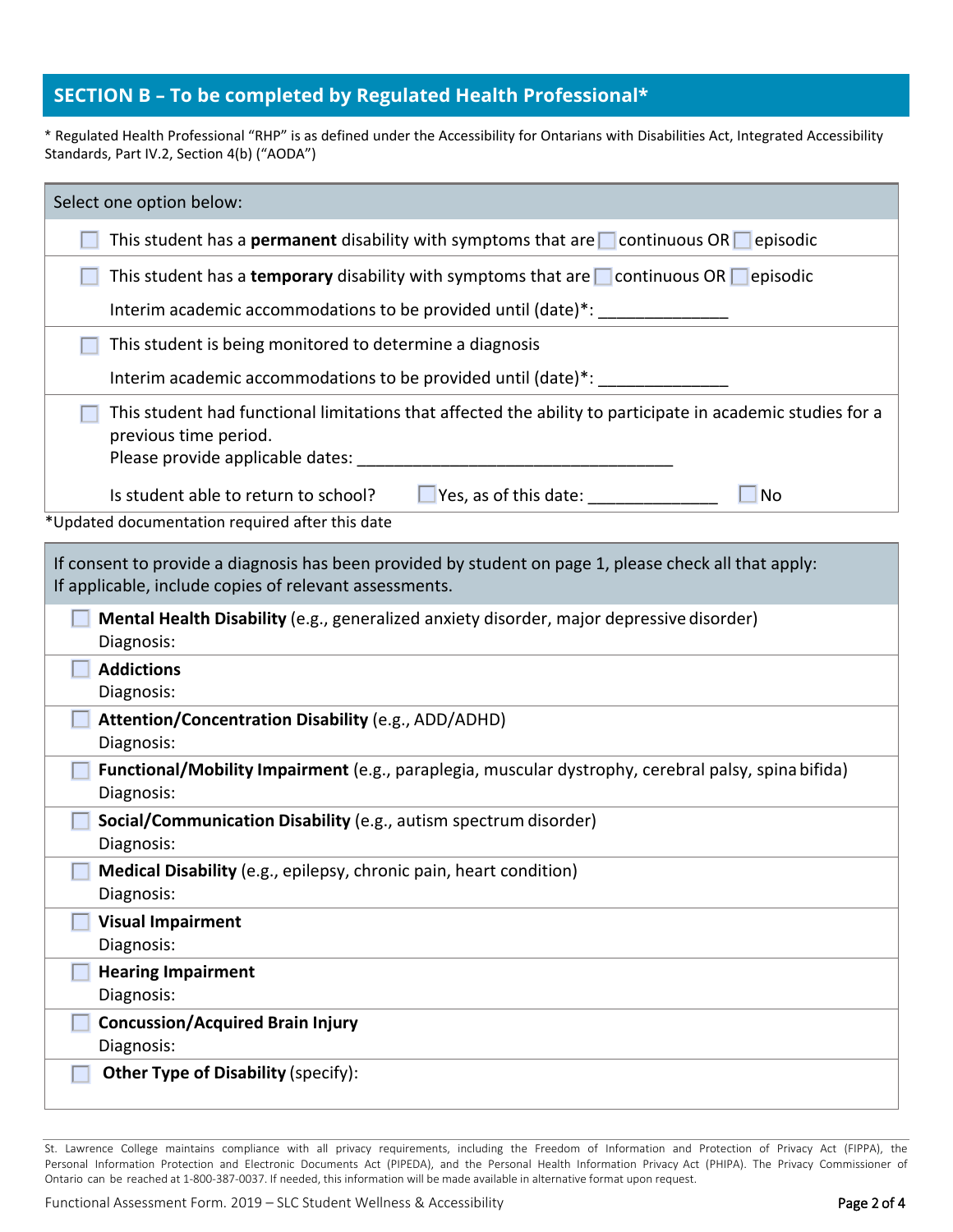## **Functional Limitations**

| Please check boxes below to indicate impact on academics: |              |                       |                           |                         |                               |
|-----------------------------------------------------------|--------------|-----------------------|---------------------------|-------------------------|-------------------------------|
| <b>Skills/Abilities</b>                                   | No<br>Impact | <b>Mild</b><br>Impact | <b>Moderate</b><br>Impact | <b>Severe</b><br>Impact | <b>Not</b><br><b>Assessed</b> |
| <b>COGNITION</b>                                          |              |                       |                           |                         |                               |
| Attention/Concentration                                   |              |                       |                           |                         |                               |
| Long-Term Memory                                          |              |                       |                           |                         |                               |
| Short-term Memory                                         |              |                       |                           |                         |                               |
| <b>Executive Functioning</b>                              |              |                       |                           |                         |                               |
| <b>Information Processing</b>                             |              |                       |                           |                         |                               |
| <b>PHYSICAL</b>                                           |              |                       |                           |                         |                               |
| Mobility                                                  |              |                       |                           |                         |                               |
| Gross motor                                               |              |                       |                           |                         |                               |
| Fine motor                                                |              |                       |                           |                         |                               |
| Speech                                                    |              |                       |                           |                         |                               |
| Ability to stand for a sustained period of<br>time        |              |                       |                           |                         |                               |
| Ability to sit for a sustained period of time             |              |                       |                           |                         |                               |
| Stamina/Ability to engage in academic<br>activities       |              |                       |                           |                         |                               |
| <b>SENSORY</b>                                            |              |                       |                           |                         |                               |
| Vision (with correction), describe below                  |              |                       |                           |                         |                               |
| Hearing (with correction), describe below                 |              |                       |                           |                         |                               |
| SOCIAL/EMOTIONAL                                          |              |                       |                           |                         |                               |
| Effective emotional regulation                            |              |                       |                           |                         |                               |
| <b>Stress Management</b>                                  |              |                       |                           |                         |                               |
| Reading social cues                                       |              |                       |                           |                         |                               |
| Appropriate in-class and group work<br>interactions       |              |                       |                           |                         |                               |
| Ability to manage demands of academic life                |              |                       |                           |                         |                               |
| Ability to respond to change effectively                  |              |                       |                           |                         |                               |

Please provide any additional comments regarding functional limitations:

 St. Lawrence College maintains compliance with all privacy requirements, including the Freedom of Information and Protection of Privacy Act (FIPPA), the Personal Information Protection and Electronic Documents Act (PIPEDA), and the Personal Health Information Privacy Act (PHIPA). The Privacy Commissioner of Ontario can be reached at 1-800-387-0037. If needed, this information will be made available in alternative format upon request.

Functional Assessment Form. 2019 – SLC Student Wellness & Accessibility **Page 3 of 4** Page 3 of 4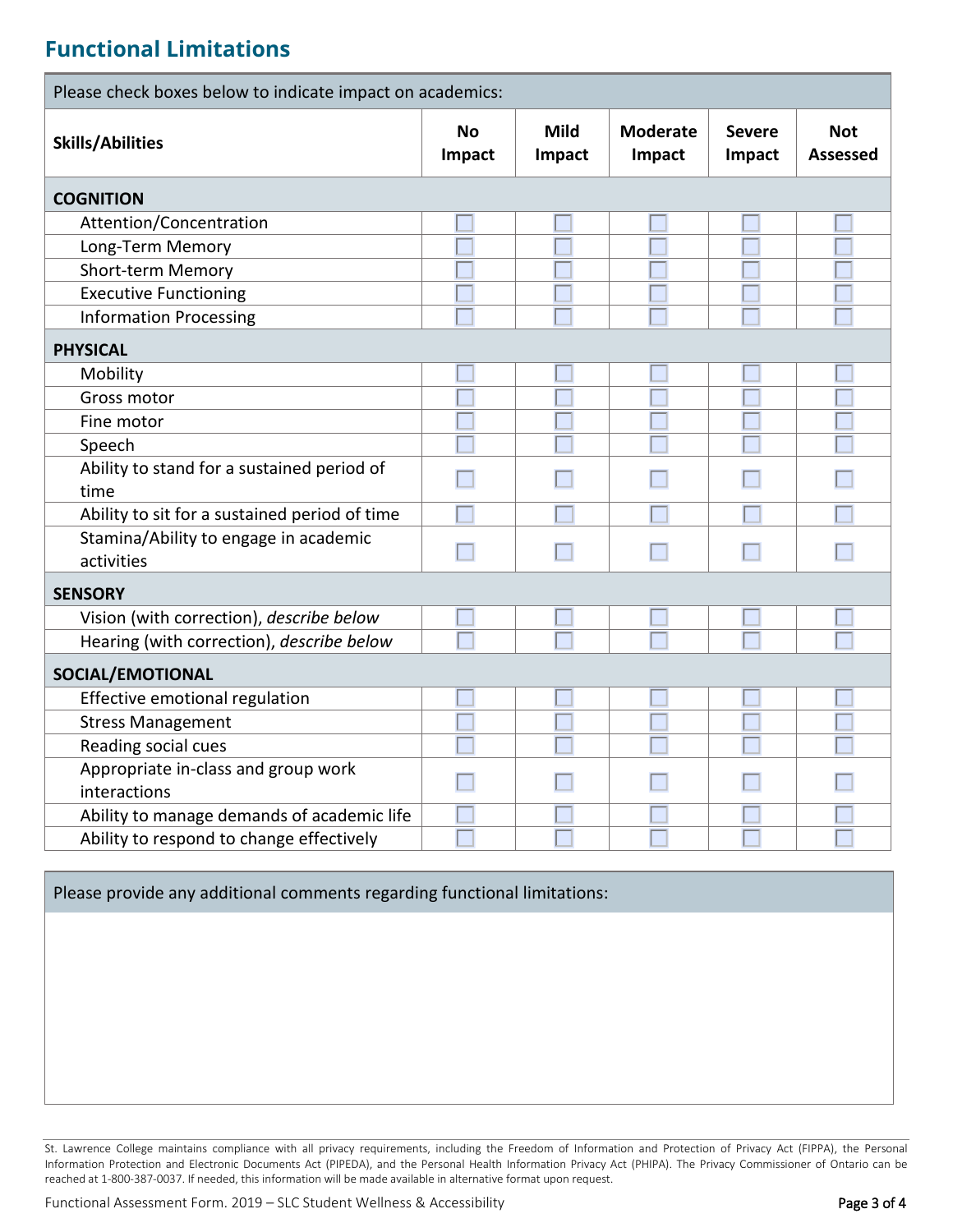## **Service Animal**

If there are medical requirements for the use of a service animal relating to this student's disability, a completed Service Animal Request Form will be required. This form is available from the Student Wellness & Accessibility office, or online at [https://stlawrencecollege.ca/campuses-and-services/services-and-facilities/](https://stlawrencecollege.ca/campuses-and-services/services-and-facilities/student-wellness-and-accessibility/accessibility-services/service-animal-registration/)  [student-wellness-and-accessibility/accessibility-services/service-animal-registration/.](https://stlawrencecollege.ca/campuses-and-services/services-and-facilities/student-wellness-and-accessibility/accessibility-services/service-animal-registration/)

## **Effects of Medication on Functioning**

|                       | Is the patient currently taking any prescription medications that may affect the<br>patient's participation in an educational environment? | $\blacksquare$ Yes $\blacksquare$<br>  No |
|-----------------------|--------------------------------------------------------------------------------------------------------------------------------------------|-------------------------------------------|
| If yes, please        |                                                                                                                                            |                                           |
| describe impact/risk: |                                                                                                                                            |                                           |
|                       |                                                                                                                                            |                                           |

### **Other Supports**

| If you indicated (on page 2) the student has a permanent disability, do you recommend<br>the student consider reducing the student's full time program course load?       | Yes<br><b>No</b> |
|---------------------------------------------------------------------------------------------------------------------------------------------------------------------------|------------------|
| Does the student require specialized equipment and/or services in order to participate in post-secondary<br>education. Please specify equipment and/or services required: |                  |
|                                                                                                                                                                           |                  |
|                                                                                                                                                                           |                  |

## **Regulated Health Professional Information**

| This student has been my patient for: | More than 2 years | Less than 2 years | Walk-In/1st Visit |
|---------------------------------------|-------------------|-------------------|-------------------|
| Date you last saw this patient        |                   |                   |                   |
| (MM/DD/YYYY):                         |                   |                   |                   |

| Name:                                |             |
|--------------------------------------|-------------|
|                                      |             |
| Type of Health<br>Care Practitioner: |             |
|                                      |             |
| Address:                             |             |
|                                      |             |
| Phone:                               |             |
|                                      |             |
| Fax:                                 | RHP's Stamp |
|                                      |             |

I certify that the information provided on this form is accurate and the patient identified above experiences the disability-related educational barrier(s) indicated.

| Signature: | $-+$<br>vale. |            |
|------------|---------------|------------|
|            |               | MM/DD/YYYY |

St. Lawrence College maintains compliance with all privacy requirements, including the Freedom of Information and Protection of Privacy Act (FIPPA), the Personal Information Protection and Electronic Documents Act (PIPEDA), and the Personal Health Information Privacy Act (PHIPA). The Privacy Commissioner of Ontario can be reached at 1-800-387-0037. If needed, this information will be made available in alternative format upon request.

Functional Assessment Form. 2019 – SLC Student Wellness & Accessibility **Page 4 of 4** of 4